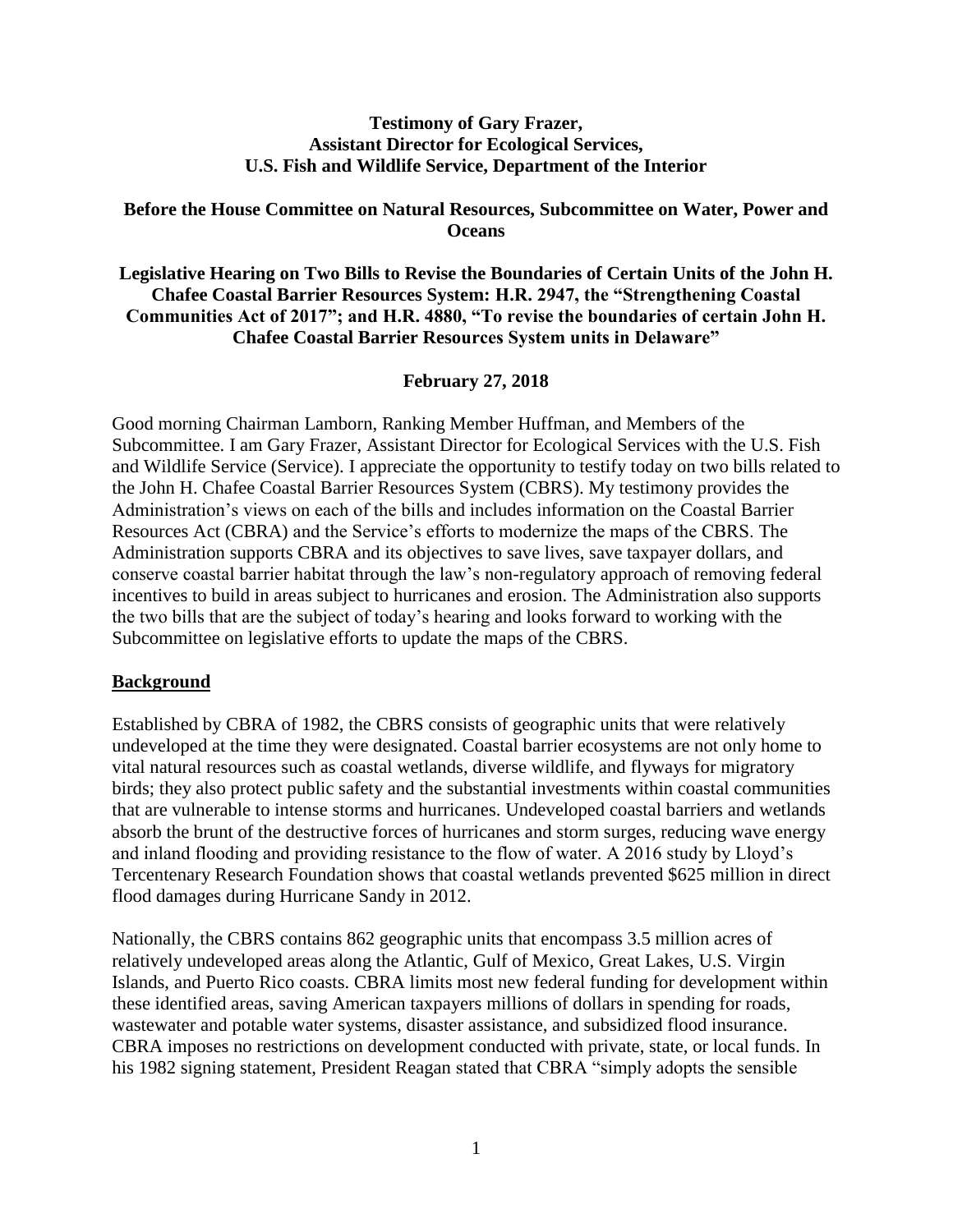approach that risk associated with new private development in these sensitive areas should be borne by the private sector, not underwritten by the American taxpayer."

The devastating 2017 hurricane season, with three major hurricanes making landfall in the U.S. within one month, will cost taxpayers billions in disaster response, flood insurance payouts, and long-term recovery efforts. CBRA is a common sense law that tackles a national problem with less federal involvement rather than more. CBRA helps the Federal Government send appropriate price signals to property owners to indicate that the risk of developing on coastal barriers is high and ensures that the federal taxpayer does not underwrite further development in those areas, all without infringing upon the rights of landowners to develop their properties.

The CBRS units are identified and depicted on a series of maps entitled "John H. Chafee Coastal Barrier Resources System." The Service is responsible for maintaining and updating the official maps of the CBRS. Aside from three minor exceptions, only legislation enacted by Congress can modify the CBRS boundaries to add or remove areas. These exceptions include: (1) CBRA's five-year review requirement that solely considers changes that have occurred to the CBRS by natural forces such as erosion and accretion; (2) voluntary additions to the CBRS by property owners; and (3) additions of excess federal property to the CBRS.

# **CBRS Map Modernization**

The official maps of the CBRS were first created more than 35 years ago. Today's technology produces more refined maps that are more easily accessed and understood by the public. Congress recognized the challenges associated with the maps and, through the 2000 reauthorization of CBRA (Section 6 of Pub. L. 106-514), directed the Service to conduct a pilot project to remap 50-75 CBRS areas using digital technology. In the 2006 reauthorization of CBRA (Section 4 of Pub. L. 109-226), Congress directed the Service to prepare digital maps for the remainder of the CBRS and make recommendations for its expansion. The Service agrees that the maps should be modernized. To date, the Service has transmitted comprehensively revised draft maps for approximately 15 percent of the CBRS to Congress for consideration.

The Service uses a "comprehensive map modernization" process to update the CBRS maps that requires: (1) research by the Service into the intent of the original boundaries and the development status on the ground at the time the areas were originally included within the CBRS; (2) development of draft revised boundaries by the Service; (3) public review of the draft boundaries; (4) preparation of final recommended maps by the Service that take into consideration information provided during the public comment period; (5) transmittal of final recommended maps to the Congressional committees of jurisdiction; and (6) Congressional enactment of legislation to make the revised maps effective. This process will ensure that newly adopted maps are created in a transparent way that clearly identifies the location of CBRS lines and underlying justification. Information about the Service's guiding principles and criteria for assessing modifications to the CBRS is available in Chapter 6 of the *Final Report to Congress: John H. Chafee Coastal Barrier Resources System Digital Mapping Pilot Project*. Information about the Service's large-scale comprehensive remapping projects is below.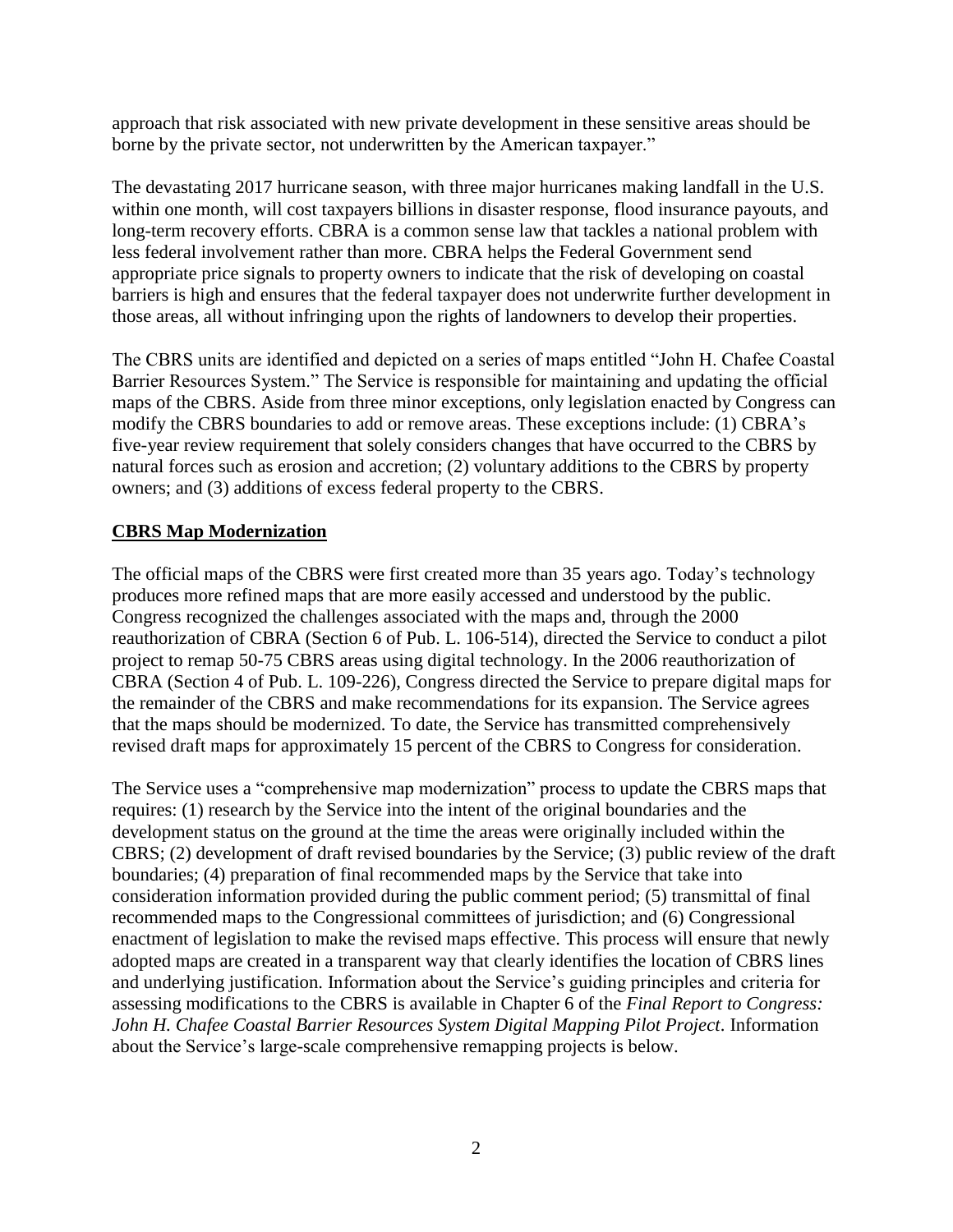# **Digital Mapping Pilot Project**

The Service submitted its Digital Mapping Pilot Project report and accompanying draft maps for 65 units (approximately 10 percent of the total acreage within the CBRS) to Congress in 2016. H.R. 4880 addresses two units that are part of the pilot project. However, there are an additional 59 units included in the pilot project that are not addressed by these bills. The Administration recommends that Congress adopt en bloc all of the final recommended maps for the 65 pilot project units that are included in Appendix C of the report to Congress. If adopted by Congress, the pilot project maps collectively would remove about 325 structures from the CBRS, correcting decades-old errors that affect property owners. The pilot project maps also add 24,510 acres of undeveloped coastal barrier areas to the CBRS (mainly wetlands and open water). Coastal barriers are highly dynamic areas that are subject to continual geomorphic change, and development conditions on the ground are also subject to change. Therefore, delays in the adoption of the final recommended maps will require updated reviews by the Service of on-theground conditions. Such reviews are costly to the government and will delay relief for those homeowners and project proponents with areas recommended for removal.

### **Legislation**

The bills that are the subject of this hearing seek to enact certain revised CBRS maps that were prepared by the Service through the comprehensive map modernization process described above. If adopted by Congress, these revised maps would remove areas that were previously included within the CBRS in error and add new undeveloped coastal barrier areas to the CBRS. The areas removed from the CBRS would become eligible for federal subsidies, including federally backed flood insurance. The areas added to the CBRS would not be eligible for most new federal expenditures and financial assistance (including flood insurance).

# **H.R. 2947: Strengthening Coastal Communities Act of 2017**

H.R. 2947 would revise the boundaries of two existing units of the CBRS in Bay County, Florida. These units are known as St. Andrew Complex P31/P31P. The legislation replaces the existing three maps for these two units dated January 11, 2016, with three revised maps dated October 7, 2016. These revised maps, prepared by the Service in 2014, would remove 200 structures (mainly residential) and 125 acres (98 acres of uplands and 27 acres of associated aquatic habitat) from the CBRS and add 1,582 acres (131 acres of uplands and 1,451 acres of associated aquatic habitat) to the CBRS.

The Administration supports H.R. 2947 as it would adopt three maps that the Service prepared through the comprehensive map modernization process.

### **H.R. 4880: To revise the boundaries of certain John H. Chafee Coastal Barrier Resources System units in Delaware**

H.R. 4880 would revise the boundaries of two existing units of the CBRS in Sussex County, Delaware. These units are known as Delaware Seashore Unit DE-07P and North Bethany Beach Unit H01. The legislation replaces the existing map for the two existing units dated December 6,